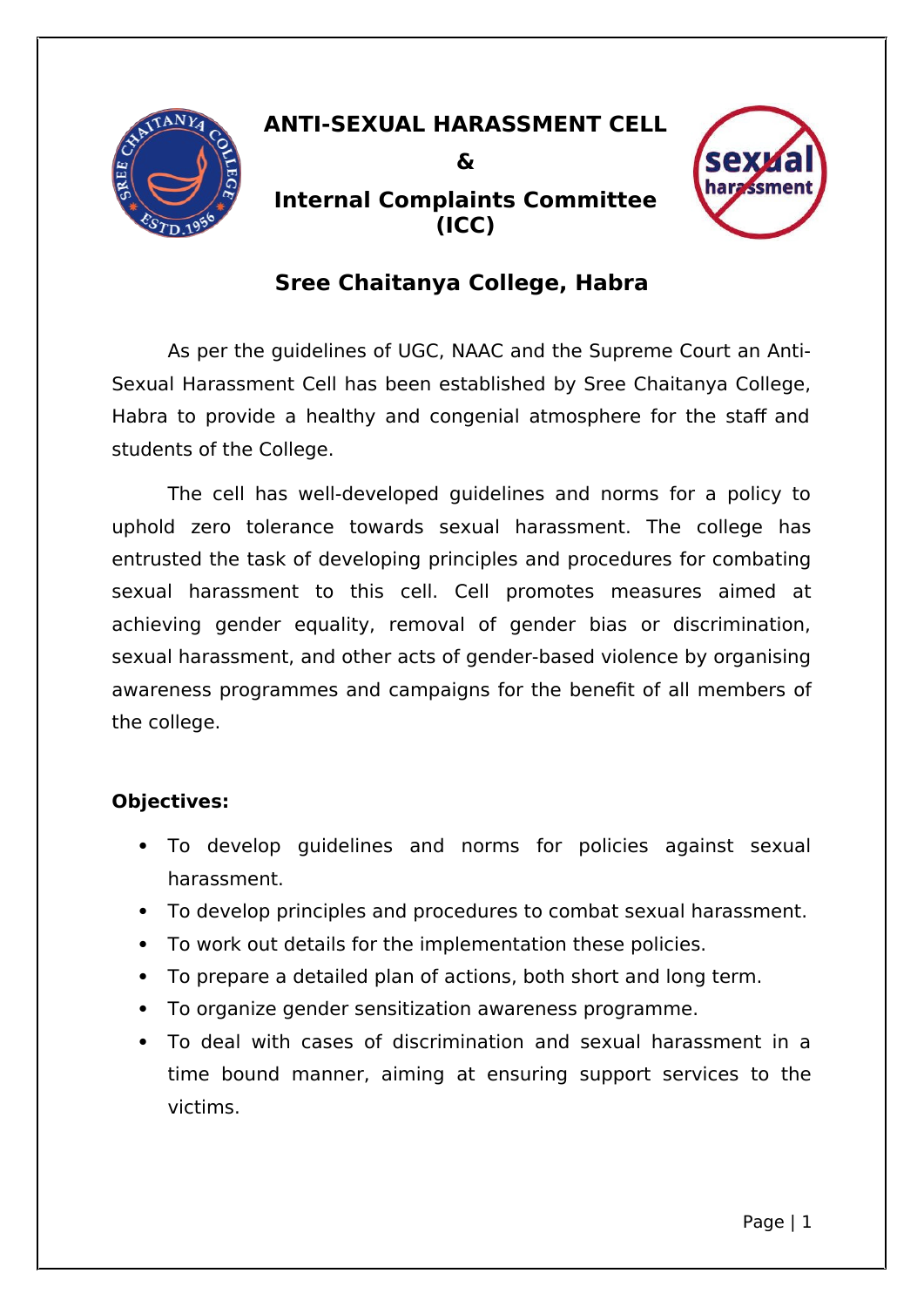**For this purpose, sexual harassment includes unwelcome sexually determined behaviour (whether directly or by implication) such as:**

- Verbal or Physical threats.
- Insulting, Abusive, Embarrassing or Patronizing behaviour or Comments.
- Offensive gestures, Language, Rumours, Gossip or Jokes.
- Humiliating, Intimidating, Demeaning and/or Persistent criticism, Open hostility.
- Suggestive comments or Body language.
- Isolation or Exclusion from normal work or study place.
- Publishing, Circulating or Displaying pornographic, Racist, Sexually suggestive or Otherwise offensive pictures or other materials.
- Unwanted physical contact, Ranging from an invasion of space to a serious assault (The above list is not intended to be exhaustive).

## **The following is also sexual harassment and is covered by the committee:**

- Eve-teasing.
- Unsavoury remarks,
- Jokes causing or likely to cause awkwardness or embarrassment,
- Innuendos and taunts,
- Gender based insults or sexist remarks,
- Unwelcome sexual overtone in any manner such as over telephone (obnoxious telephone calls) and the like,
- Touching or brushing against any part of the body and the like,
- Displaying pornographic or other offensive or derogatory pictures, cartoons, pamphlets or sayings,
- Forcible physical touch or molestation,
- Physical confinement against one's will and any other act likely to violate one's privacy.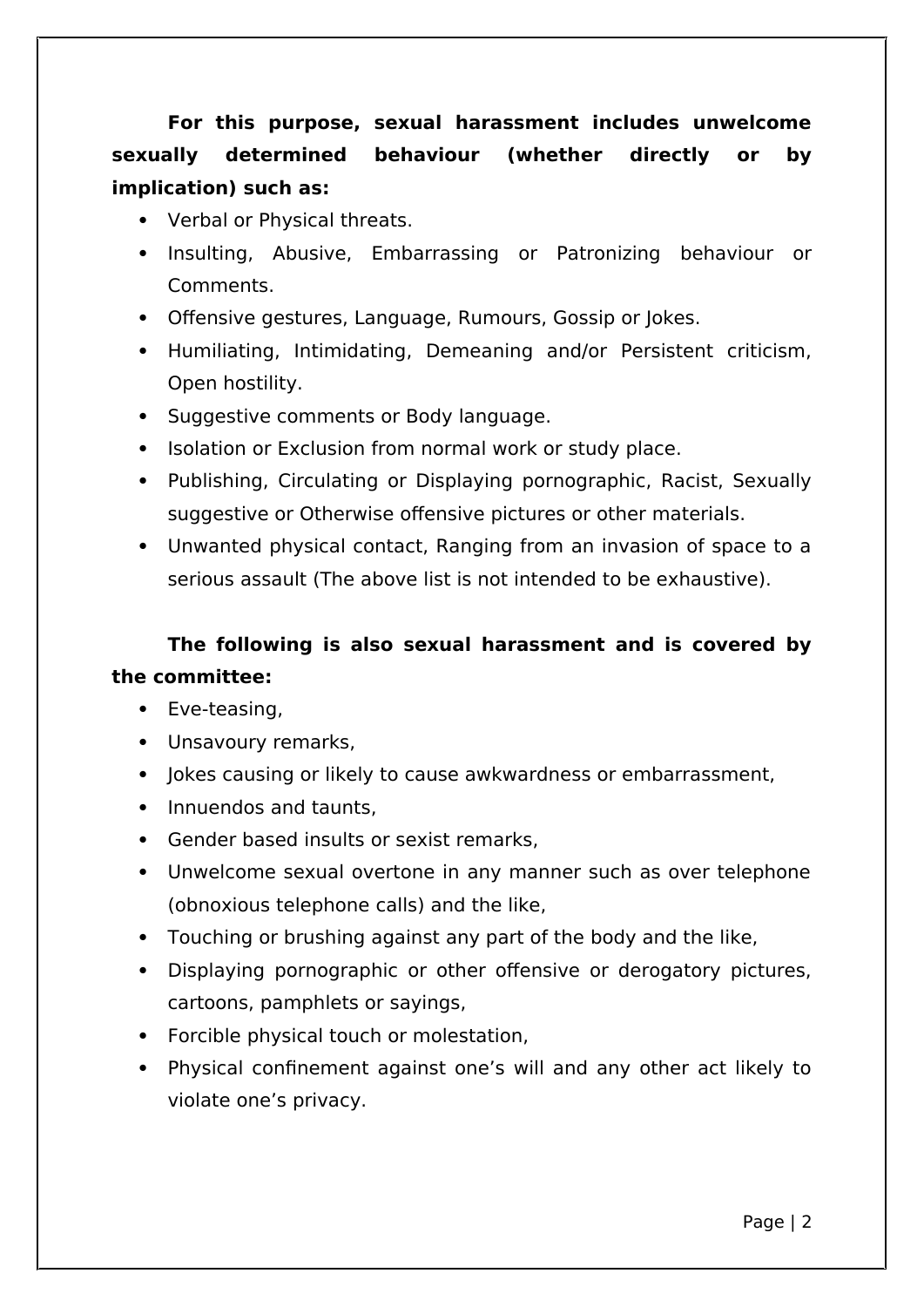**Anti Sexual Harassment Cell** assures all the complaints of the students, teaching and non-teaching staffs are treated with dignity and respect and the complaints should be maintained confidential.

#### **Internal Complaints Committee (ICC):**

Sree Chaitanya College, Habra is a coeducational institution providing equal opportunities to all. Men and women work together in a congenial atmosphere, however if there are any complaints involving physical contacts or advances, demand for sexual favours, sexually tainted remarks, and any unwelcome physical, verbal or nonverbal expressions of a sexual nature; it is addressed and appropriate action is taken. This committee aims at sensitizing the students and staff to work diligently to prevent sexual harassment in the college. Complaints of sexual harassment shall be lodged with the Committee and appropriate disciplinary action is initiated by the members in accordance to the rules and regulations of the college.

#### **Why ICC?**

It is formed according to the provisions of the POSH ACT-Sexual Harassment of Women at Workplace Act of 2013, 9th December 2013. (Prevention, Prohibition and Redressal). It is also mentioned in University Grants Commission (Prevention, Prohibition and Redressal of sexual harassment of women employees and students in higher educational institutions).

#### **What is ICC?**

The POSH Act demanded an ICC be made at all workplaces for the redressal of sexual harassment cases.

#### **Functions of ICC:**

- To prevent sexual harassment at workplace.
- To prevent discrimination and sexual harassment against girls by promoting gender amity among students and employees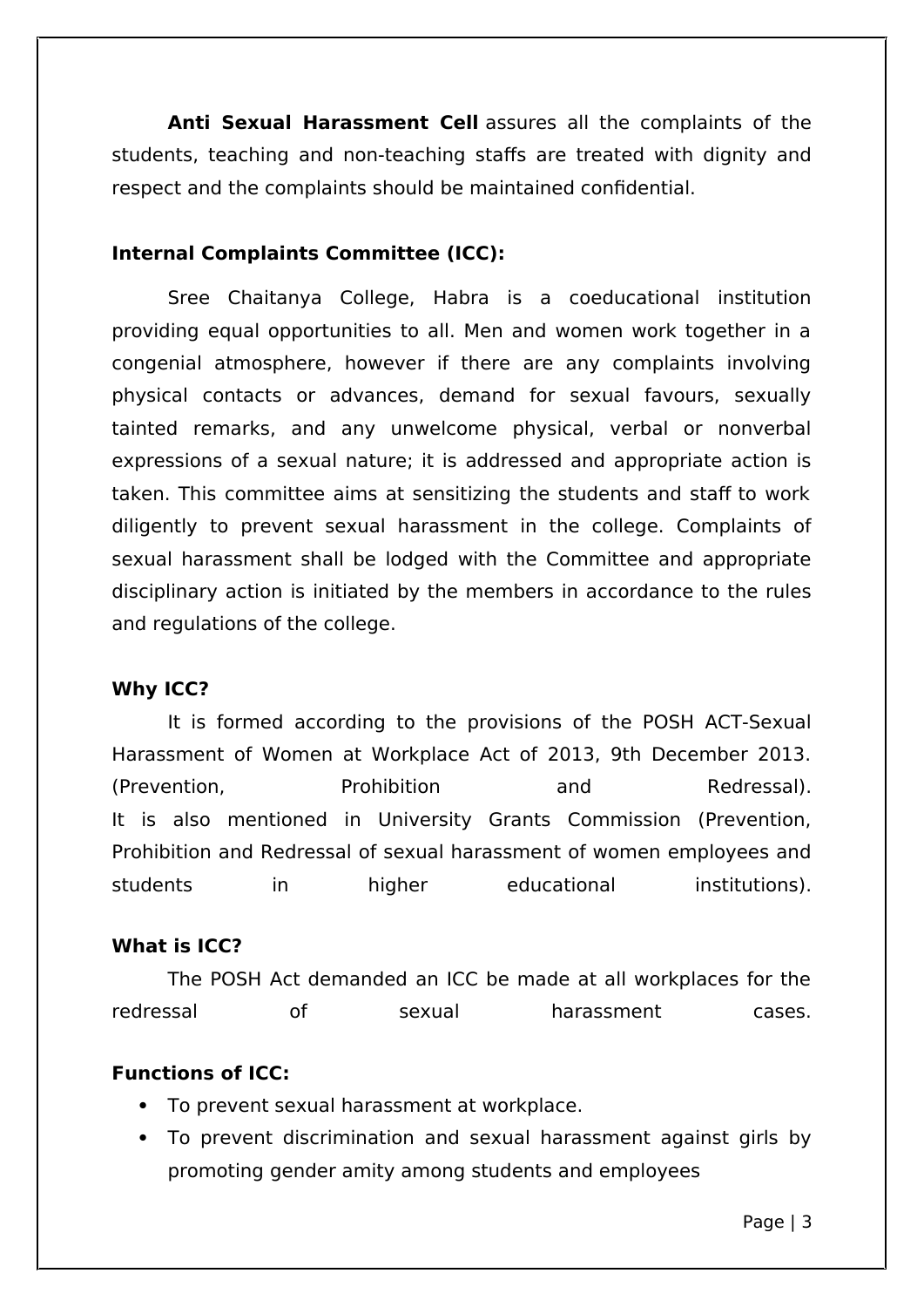- To conduct periodical programmes on women empowerment.
- To provide conducive environment and congenial atmosphere for women.

#### **Who can approach ICC?**

Any *aggrieved woman* who has suffered harassment at workplace can approach ICC. Aggrieved woman includes:

- a. Woman who is an employee, or
- b. Someone visiting workplace, or
- c. Student

#### **Composition of the ICC Committee:**

- **1.** Dr. Indramohan Mandal, Principal (Ex Officio Member, Phone no. 9433177110)
- **2.** Dr. Samarendra Nath Chatterjee, Bursar (Ex Officio Member, Phone no. 8777413499)
- **3.** Dr. Sobhana Palit, Coordinator-IQAC (Ex Officio Member, Phone no. 9830356685)
- **4.** Dr. Sanchayita Debnath, TCS (Ex Officio Member, Phone no. 9874239329)
- **5.** Smt. Srabani Biswas, Assistant Professor, Department of History (Presiding Officer,

Phone no. 9836623980)

- **6.** Dr. Biswanath Sarkar, Assistant Professor, Department of Political science (Member, Phone no. 9830346250)
- **7.** Mr. Suman Hazra, Assistant Professor, Department of Anthropology (Member, Phone no. 9051557558)
- **8.** Smt. Nagma Parvin, Assistant Professor, Department of Anthropology (Member, Phone no. 8017570510)
- **9.** Smt. Sarmistha Majumder, Head clerk-evening shift, Office staff (Member, Phone no. 8906590761)
- **10.** Sri Anup Das, B.Sc., LLB, Advocate, (External member), Barasat District Court (Phone no. 9733921955)